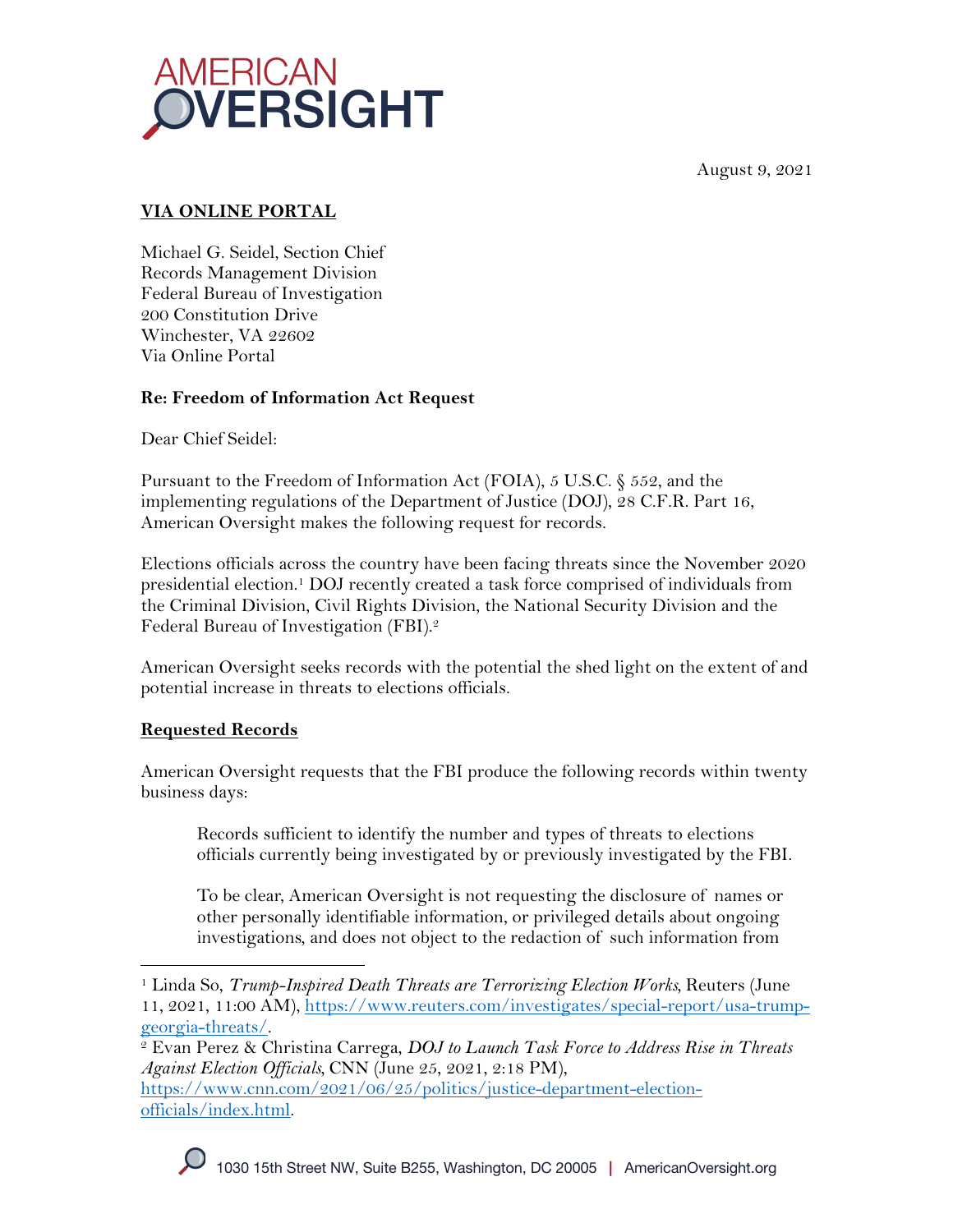responsive documents. To the extent that the Bureau maintains aggregated information, such as spreadsheets or databases, of threats to election officials, such documents would be responsive to this request.

Please provide all responsive records from November 6, 2012, through the date the search is conducted.

### **Fee Waiver Request**

In accordance with 5 U.S.C.  $\frac{552(a)(4)(A)(iii)}{3}$  and your agency's regulations, American Oversight requests a waiver of fees associated with processing this request for records. The subject of this request concerns the operations of the federal government, and the disclosures will likely contribute to a better understanding of relevant government procedures by the general public in a significant way. Moreover, the request is primarily and fundamentally for non-commercial purposes.

American Oversight requests a waiver of fees because disclosure of the requested information is "in the public interest because it is likely to contribute significantly to public understanding of operations or activities of the government."3 The public has a significant interest in threats to local elections officials being investigated by the FBI. Records with the potential to shed light on this matter would contribute significantly to public understanding of operations of the federal government, including whether there has been a significant increase in such threats over the last three presidential elections. American Oversight is committed to transparency and makes the responses agencies provide to FOIA requests publicly available, and the public's understanding of the government's activities would be enhanced through American Oversight's analysis and publication of these records.

This request is primarily and fundamentally for non-commercial purposes.<sup>4</sup> As a  $501(c)(3)$  nonprofit, American Oversight does not have a commercial purpose and the release of the information requested is not in American Oversight's financial interest. American Oversight's mission is to promote transparency in government, to educate the public about government activities, and to ensure the accountability of government officials. American Oversight uses the information gathered, and its analysis of it, to educate the public through reports, press releases, or other media. American Oversight also makes materials it gathers available on its public website and promotes their availability on social media platforms, such as Facebook and Twitter.<sup>5</sup>

American Oversight has also demonstrated its commitment to the public disclosure of documents and creation of editorial content through regular substantive analyses posted

 $3 \, 5 \,$  U.S.C.  $\frac{5 \, 5 \, 2(a)(4)(A)(iii)}{2a}$ .

<sup>4</sup> *See id.*

<sup>&</sup>lt;sup>5</sup> American Oversight currently has approximately 16,300 page likes on Facebook and 107,300 followers on Twitter. American Oversight, Facebook,

https://www.facebook.com/weareoversight/ (last visited Aug. 5, 2021); American Oversight (@weareoversight), Twitter, https://twitter.com/weareoversight (last visited Aug. 5, 2021).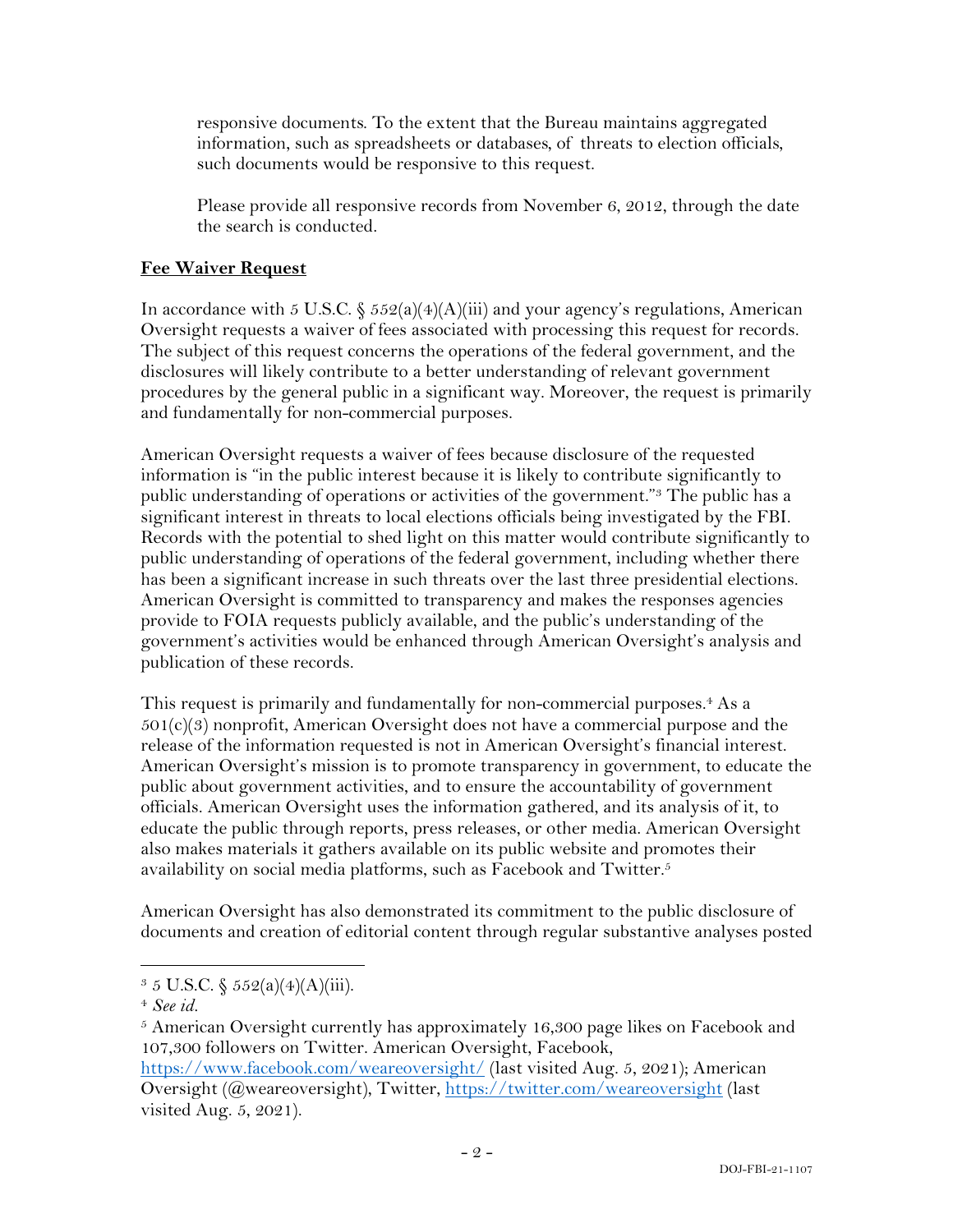to its website.6 Examples reflecting this commitment to the public disclosure of documents and the creation of editorial content include the posting of records related to the Trump Administration's contacts with Ukraine and analyses of those contacts;7 posting records and editorial content about the federal government's response to the Coronavirus pandemic;<sup>8</sup> posting records received as part of American Oversight's "Audit the Wall" project to gather and analyze information related to the administration's proposed construction of a barrier along the U.S.-Mexico border, and analyses of what those records reveal;<sup>9</sup> the posting of records related to an ethics waiver received by a senior Department of Justice attorney and an analysis of what those records demonstrated regarding the Department's process for issuing such waivers;<sup>10</sup> and posting records and analysis of federal officials' use of taxpayer dollars to charter private aircraft or use government planes for unofficial business. 11

Accordingly, American Oversight qualifies for a fee waiver.

# **Guidance Regarding the Search & Processing of Requested Records**

In connection with its request for records, American Oversight provides the following guidance regarding the scope of the records sought and the search and processing of records:

<sup>8</sup> *See generally The Trump Administration's Response to Coronavirus*, American Oversight, https://www.americanoversight.org/investigation/the-trump-administrationsresponse-to-coronavirus; *see, e.g.*, *CDC Calendars from 2018 and 2019: Pandemic-Related Briefings and Meetings*, American Oversight, https://www.americanoversight.org/cdccalendars-from-2018-and-2019-pandemic-related-briefings-and-meetings.

<sup>6</sup> *See generally News*, American Oversight, https://www.americanoversight.org/blog. 7 *Trump Administration's Contacts with Ukraine*, American Oversight,

https://www.americanoversight.org/investigation/the-trump-administrationscontacts-with-ukraine.

<sup>9</sup> *See generally Audit the Wall*, American Oversight,

https://www.americanoversight.org/investigation/audit-the-wall; *see, e.g.*, *Border Wall Investigation Report: No Plans, No Funding, No Timeline, No Wall*, American Oversight, https://www.americanoversight.org/border-wall-investigation-report-no-plans-nofunding-no-timeline-no-wall. 10 *DOJ Records Relating to Solicitor General Noel Francisco's Recusal*, American Oversight,

https://www.americanoversight.org/document/doj-civil-division-response-noelfrancisco-compliance; *Francisco & the Travel Ban: What We Learned from the DOJ Documents*, American Oversight, https://www.americanoversight.org/francisco-thetravel-ban-what-we-learned-from-the-doj-documents.

<sup>&</sup>lt;sup>11</sup> See generally Swamp Airlines: Chartered Jets at Taxpayer Expense, American Oversight, https://www.americanoversight.org/investigation/swamp-airlines-private-jetstaxpayer-expense; *see, e.g.*, *New Information on Pompeo's 2017 Trips to His Home State*, American Oversight, https://www.americanoversight.org/new-information-onpompeos-2017-trips-to-his-home-state.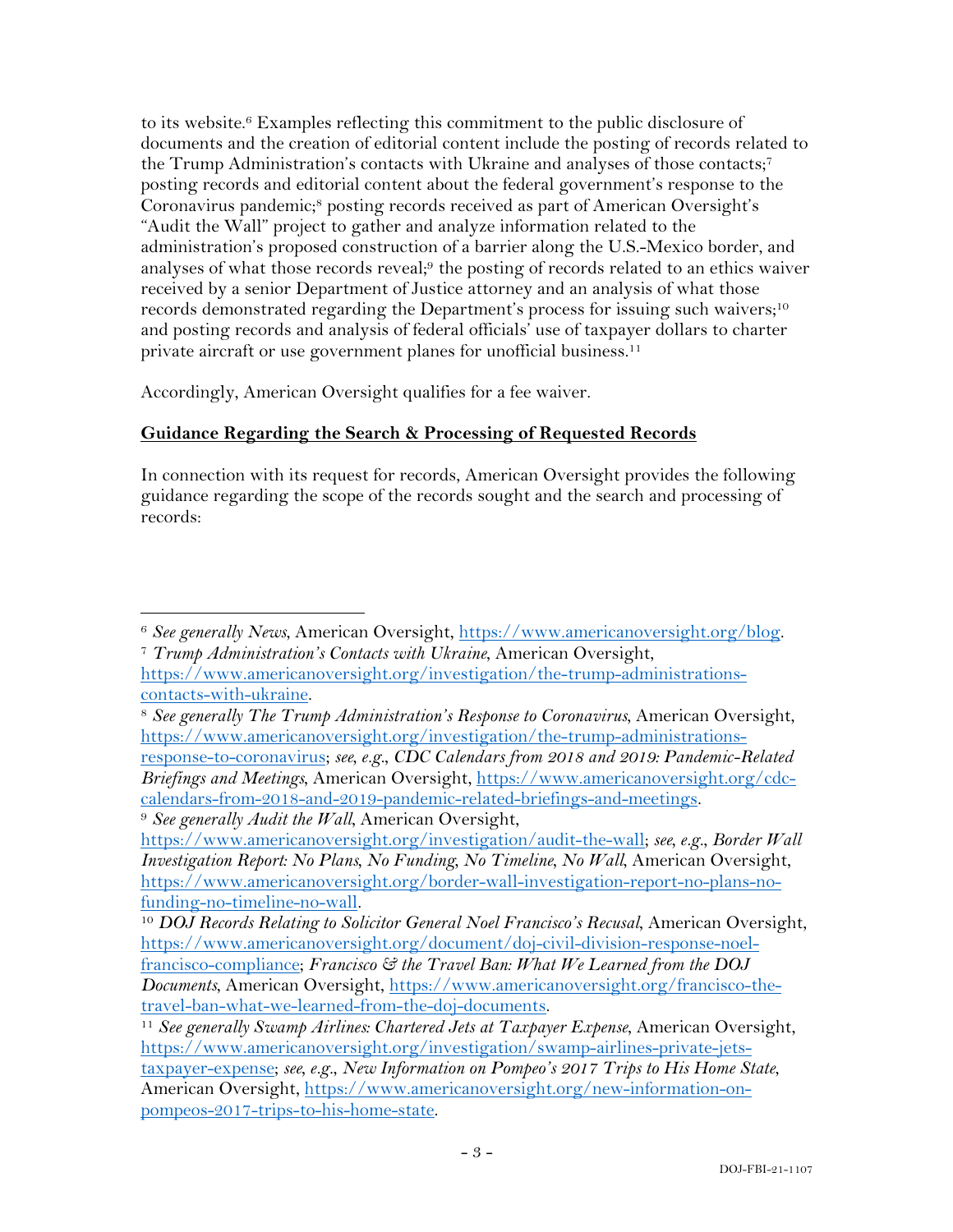- Please search all locations and systems likely to have responsive records, regardless of format, medium, or physical characteristics.
- In conducting your search, please understand the terms "record," "document," and "information" in their broadest sense, to include any written, typed, recorded, graphic, printed, or audio material of any kind. We seek records of any kind, including electronic records, audiotapes, videotapes, and photographs, as well as letters, emails, facsimiles, telephone messages, voice mail messages, and transcripts, notes, or minutes of any meetings, telephone conversations, or discussions.
- Our request for records includes any attachments to those records or other materials enclosed with those records when they were previously transmitted. To the extent that an email is responsive to our request, our request includes all prior messages sent or received in that email chain, as well as any attachments to the email.
- Please search all relevant records or systems containing records regarding agency business. Do not exclude records regarding agency business contained in files, email accounts, or devices in the personal custody of your officials, such as personal email accounts or text messages. Records of official business conducted using unofficial systems or stored outside of official files are subject to the Federal Records Act and FOIA.12 It is not adequate to rely on policies and procedures that require officials to move such information to official systems within a certain period of time; American Oversight has a right to records contained in those files even if material has not yet been moved to official systems or if officials have, by intent or through negligence, failed to meet their obligations.13
- Please use all tools available to your agency to conduct a complete and efficient search for potentially responsive records. Agencies are subject to governmentwide requirements to manage agency information electronically,<sup>14</sup> and many agencies have adopted the National Archives and Records Administration (NARA) Capstone program, or similar policies. These systems provide options for searching emails and other electronic records in a manner that is reasonably likely to be more complete than just searching individual custodian files. For

<sup>12</sup> *See Competitive Enter. Inst. v. Office of Sci. & Tech. Policy*, 827 F.3d 145, 149–50 (D.C. Cir. 2016); *cf. Judicial Watch, Inc. v. Kerry*, 844 F.3d 952, 955–56 (D.C. Cir. 2016). 13 *See Competitive Enter. Inst. v. Office of Sci. & Tech. Policy*, No. 14-cv-765, slip op. at 8 (D.D.C. Dec. 12, 2016).

<sup>&</sup>lt;sup>14</sup> Presidential Memorandum—Managing Government Records, 76 Fed. Reg. 75,423 (Nov. 28, 2011), https://obamawhitehouse.archives.gov/the-press-

office/2011/11/28/presidential-memorandum-managing-government-records; Office of Mgmt. & Budget, Exec. Office of the President, Memorandum for the Heads of

Executive Departments & Independent Agencies, "Managing Government Records Directive," M-12-18 (Aug. 24, 2012), https://www.archives.gov/files/records $m$ gmt/m-12-18.pdf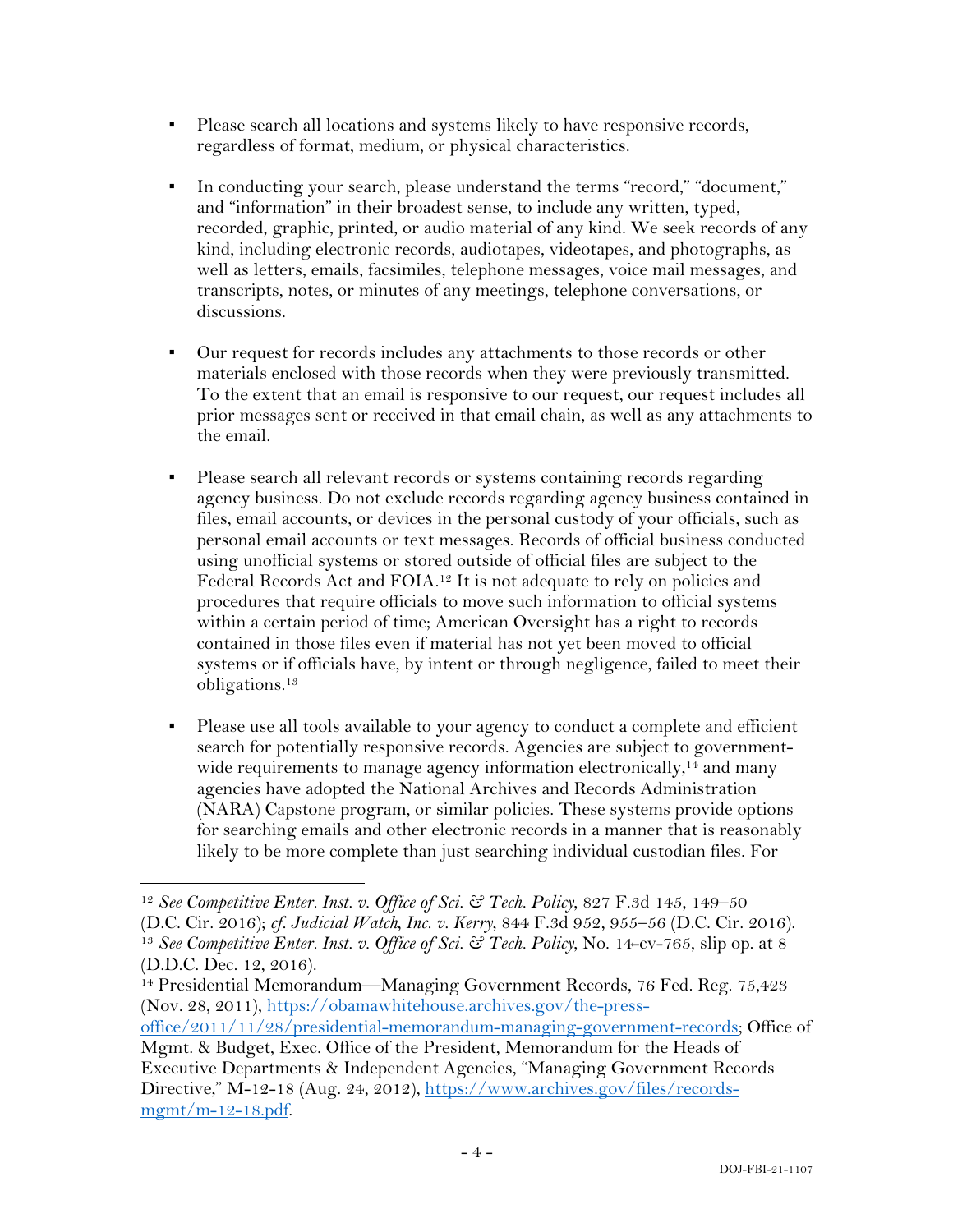example, a custodian may have deleted a responsive email from his or her email program, but your agency's archiving tools may capture that email under Capstone. At the same time, custodian searches are still necessary; agencies may not have direct access to files stored in .PST files, outside of network drives, in paper format, or in personal email accounts.

- In the event some portions of the requested records are properly exempt from disclosure, please disclose any reasonably segregable non-exempt portions of the requested records. If a request is denied in whole, please state specifically why it is not reasonable to segregate portions of the record for release.
- Please take appropriate steps to ensure that records responsive to this request are not deleted by the agency before the completion of processing for this request. If records potentially responsive to this request are likely to be located on systems where they are subject to potential deletion, including on a scheduled basis, please take steps to prevent that deletion, including, as appropriate, by instituting a litigation hold on those records.

#### **Conclusion**

If you have any questions regarding how to construe this request for records or believe that further discussions regarding search and processing would facilitate a more efficient production of records of interest to American Oversight, please do not hesitate to contact American Oversight to discuss this request. American Oversight welcomes an opportunity to discuss its request with you before you undertake your search or incur search or duplication costs. By working together at the outset, American Oversight and your agency can decrease the likelihood of costly and time-consuming litigation in the future.

Where possible, please provide responsive material in an electronic format by email. Alternatively, please provide responsive material in native format or in PDF format on a USB drive. Please send any responsive material being sent by mail to American Oversight, 1030 15th Street NW, Suite B255, Washington, DC 20005. If it will accelerate release of responsive records to American Oversight, please also provide responsive material on a rolling basis.

We share a common mission to promote transparency in government. American Oversight looks forward to working with your agency on this request. If you do not understand any part of this request, please contact Hart Wood at foia@americanoversight.org or (202) 873-1743. Also, if American Oversight's request